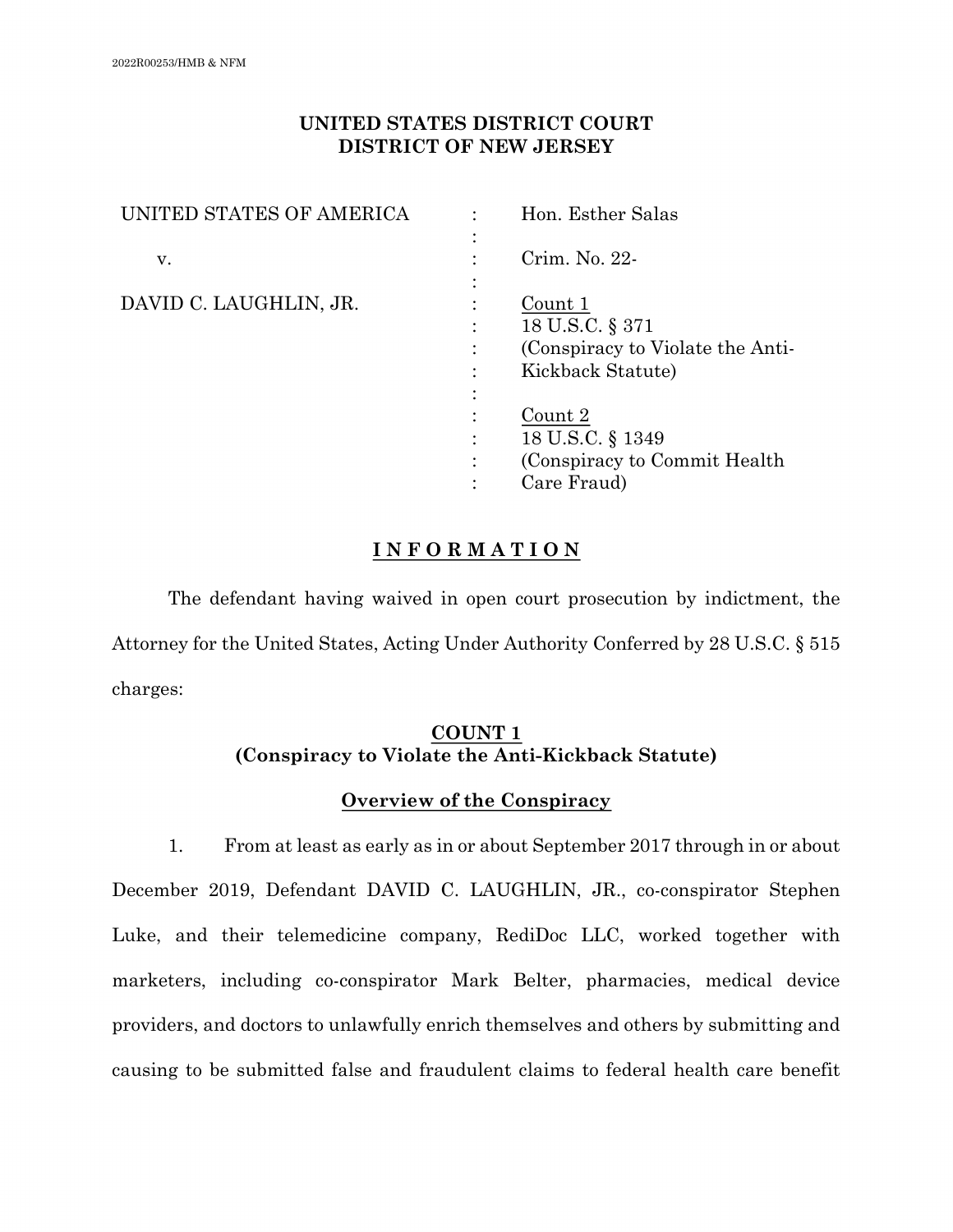programs based on a circular scheme of kickbacks and bribes paid to, and solicited and received from, each other and others. In total, LAUGHLIN and other conspirators caused the submission of false and fraudulent claims to health care benefit programs totaling in excess of \$64 million for prescription drugs and durable medical equipment (DME). Those claims were ineligible for federal health care benefit program reimbursement, in part, because they were procured through the payment of kickbacks and bribes.

#### **The Defendant and Other Individuals and Entities**

2. Unless otherwise indicated, at all times relevant to this Information:

a. LAUGHLIN was a resident of Buckeye, Arizona.

b. Luke, a co-conspirator not charged in this Information, was a resident of Phoenix, Arizona.

c. RediDoc LLC was incorporated in Arizona and had its principal place of business in Phoenix, Arizona. RediDoc was a purported telemedicine company doing business throughout the United States, and was controlled and operated by LAUGHLIN and Luke.

d. Mark Belter, a co-conspirator not charged in this Information, was a resident of North Ridgeville, Ohio.

e. Health Pain Solutions, LLC (HPS) was a company located in North Ridgeville, Ohio, and was owned and operated by Belter and another individual. HPS operated as a purported marketing company for pharmacies by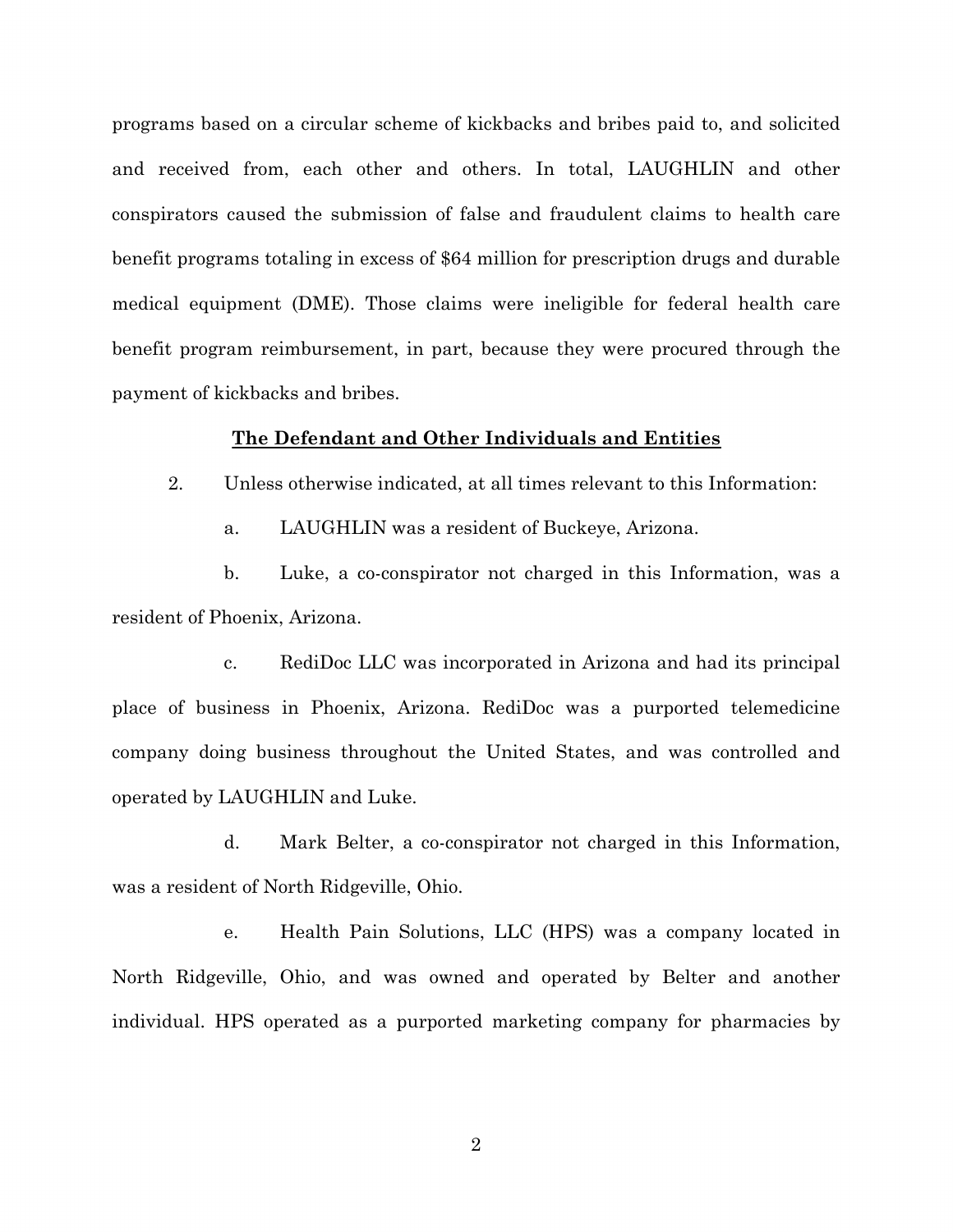generating signed prescriptions that its pharmacy customers could fill and seek reimbursement for.

f. Apogee Bio-Pharm LLC (Apogee) was a pharmacy located in Edison, New Jersey that did business throughout the United States by filling prescriptions and shipping them to patients.

#### **Medicare and TRICARE**

g. Medicare was a federal program that provided free or below-cost health care benefits to certain individuals, primarily the elderly, blind, and disabled.

h. Medicare was divided into four parts: hospital insurance (Part A); medical insurance (Part B); Medicare Advantage (Part C); and prescription drug benefits (Part D). Medicare Part B covered medically necessary doctor office services and outpatient care, including the ordering of DME, such as braces for the ankle, knee, back, elbow, wrist, and hand. Medicare Part D provided coverage for the cost of prescription drugs for individuals on Medicare. This coverage was managed by pharmacy benefit managers and other private companies approved by Medicare.

i. TRICARE was a federal health care benefit program for the United States Department of Defense (DoD) Military Health System that provided health insurance coverage for DoD beneficiaries worldwide, including active-duty military service members, National Guard and Reserve members, retirees, their families, and survivors. The Defense Health Agency, an agency of the DoD, oversaw and administered TRICARE.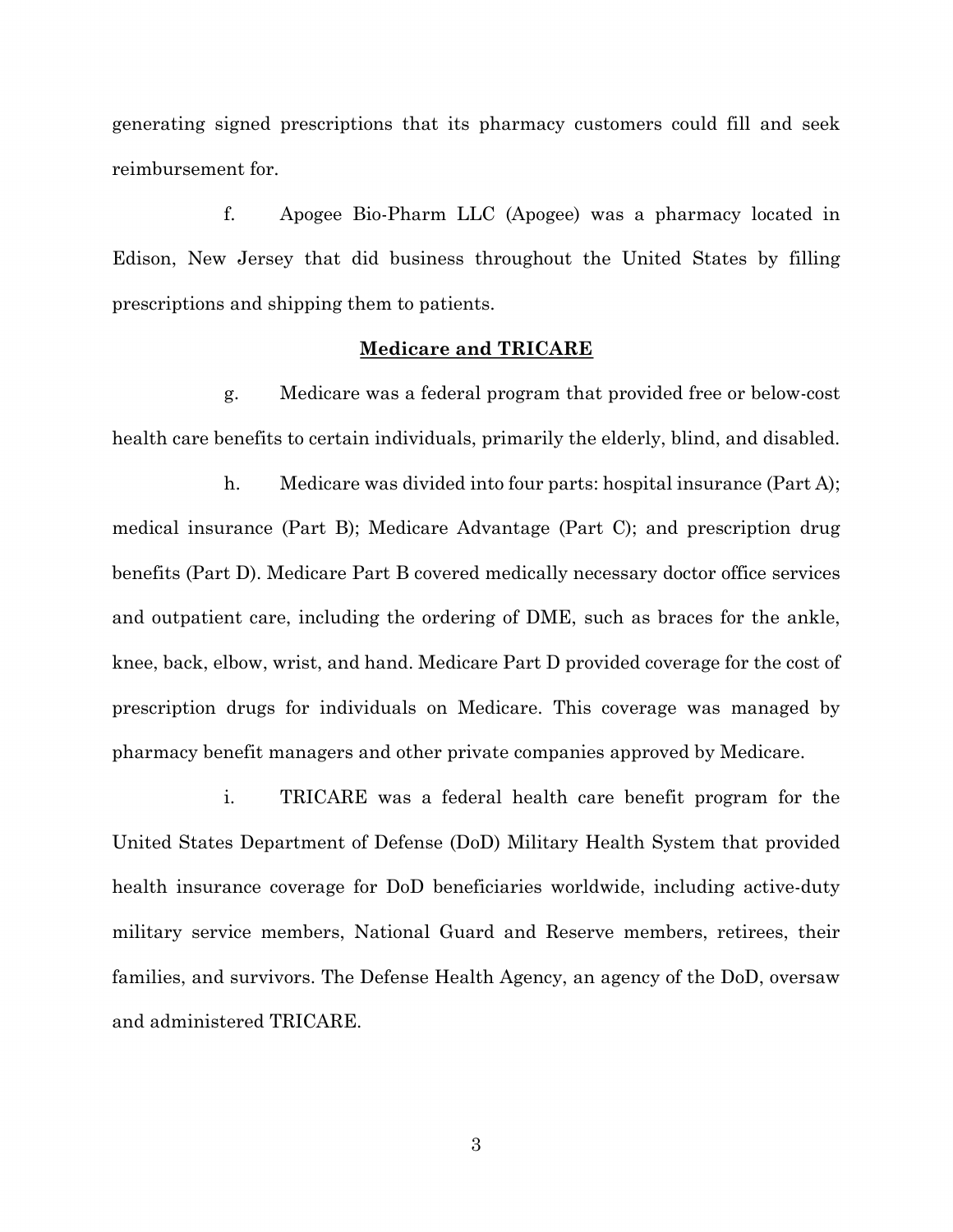j. Both Medicare and TRICARE (and their pharmacy benefits managers) were "health care benefit programs" that affected commerce as defined in 18 U.S.C. § 24(b) and "federal health care programs" as defined in 42 U.S.C. § 1320a-7b(f). "Beneficiaries" were individuals covered by these programs.

#### **Telemedicine**

k. Telemedicine provided a means of connecting patients to doctors by using telecommunications technology, such as video or telephone.

l. Telemedicine companies hired doctors and other health care providers to furnish telemedicine services to individuals. Telemedicine companies typically paid health care providers a fee to conduct consultations with patients. To generate revenue, telemedicine companies typically billed Medicare or other health insurance programs, or charged a consultation fee.

### **The Conspiracy**

3. From in or about September 2017 through in or about December 2019, in the District of New Jersey and elsewhere, defendant

### **DAVID C. LAUGHLIN, JR.**

knowingly and intentionally conspired and agreed with others to commit certain offenses against the United States, namely:

(a) to knowingly and willfully solicit and receive remuneration, directly and indirectly, overtly and covertly, in cash and in kind, that is, kickbacks and bribes, in return for referring an individual to a person for the furnishing and arranging for the furnishing of any item and service, namely, the referral of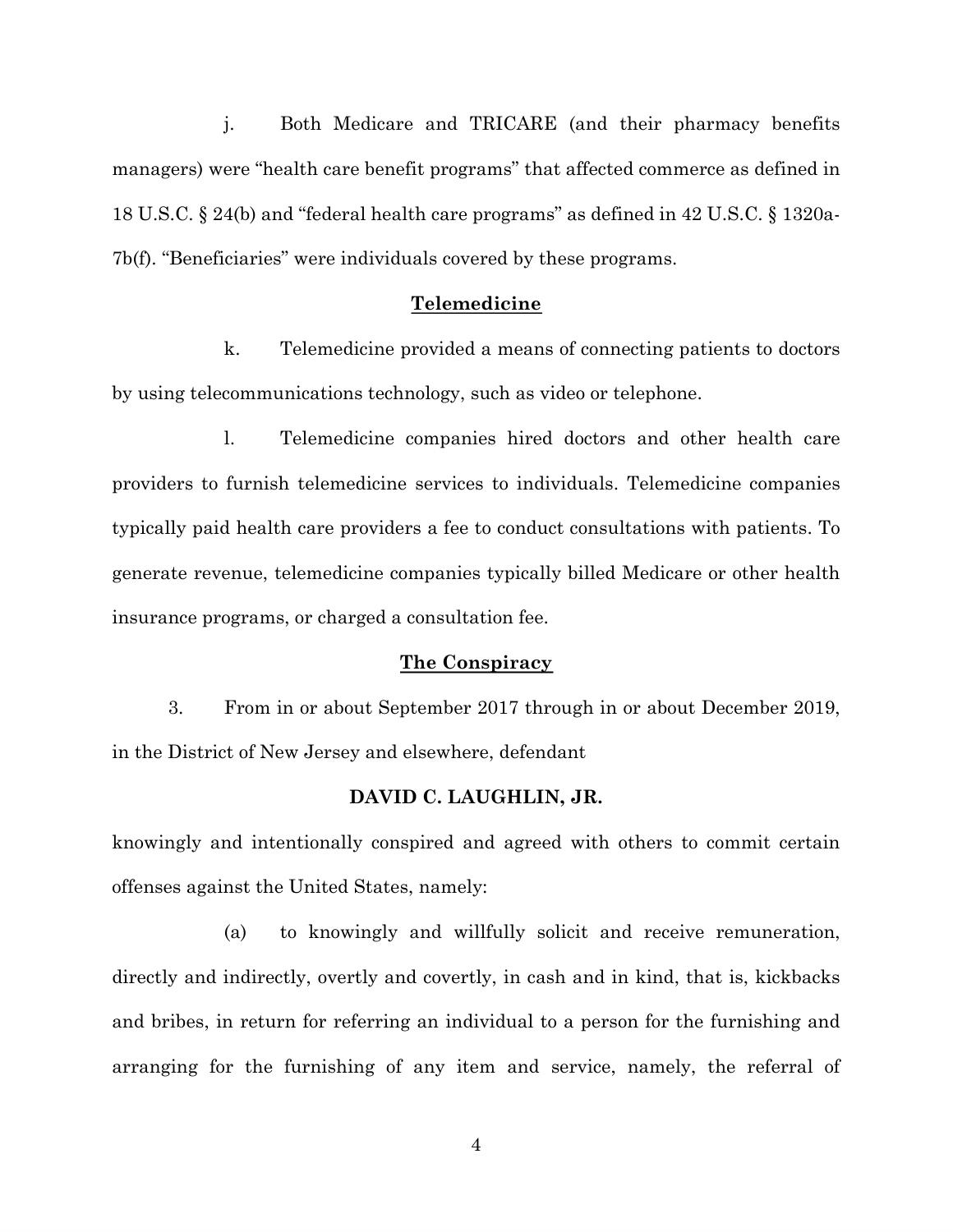prescriptions and DME orders, for which payment may be made in whole and in part under a Federal health care program, namely, Medicare and TRICARE, contrary to Title 42, United States Code, Section 1320a-7b(b)(1)(A); and

(b) to knowingly and willfully offer and pay remuneration, directly and indirectly, overtly and covertly, in cash and in kind, that is, kickbacks and bribes, to any person to induce such person to refer an individual to a person for the furnishing and arranging for the furnishing of any item and service, namely, to doctors for signing prescriptions and DME orders, for which payment may be made in whole and in part under a Federal health care program, namely, Medicare and TRICARE, contrary to Title 42, United States Code, Section 1320a-7b(b)(2)(A).

## **Goal of the Conspiracy**

4. The goal of the conspiracy was for LAUGHLIN and his co-conspirators to unlawfully profit by paying kickbacks and bribes to doctors so that they would sign high volumes of expensive Beneficiary prescriptions and DME orders, which would then be filled by pharmacies and DME providers around the country. The pharmacies and DME providers received lucrative reimbursements from Federal health care benefit programs, which they used to purchase additional prescriptions and DME orders from marketing companies. The marketers in turn paid reimbursement proceeds to LAUGHLIN and his co-conspirators to generate new prescription and DME orders for use in the scheme.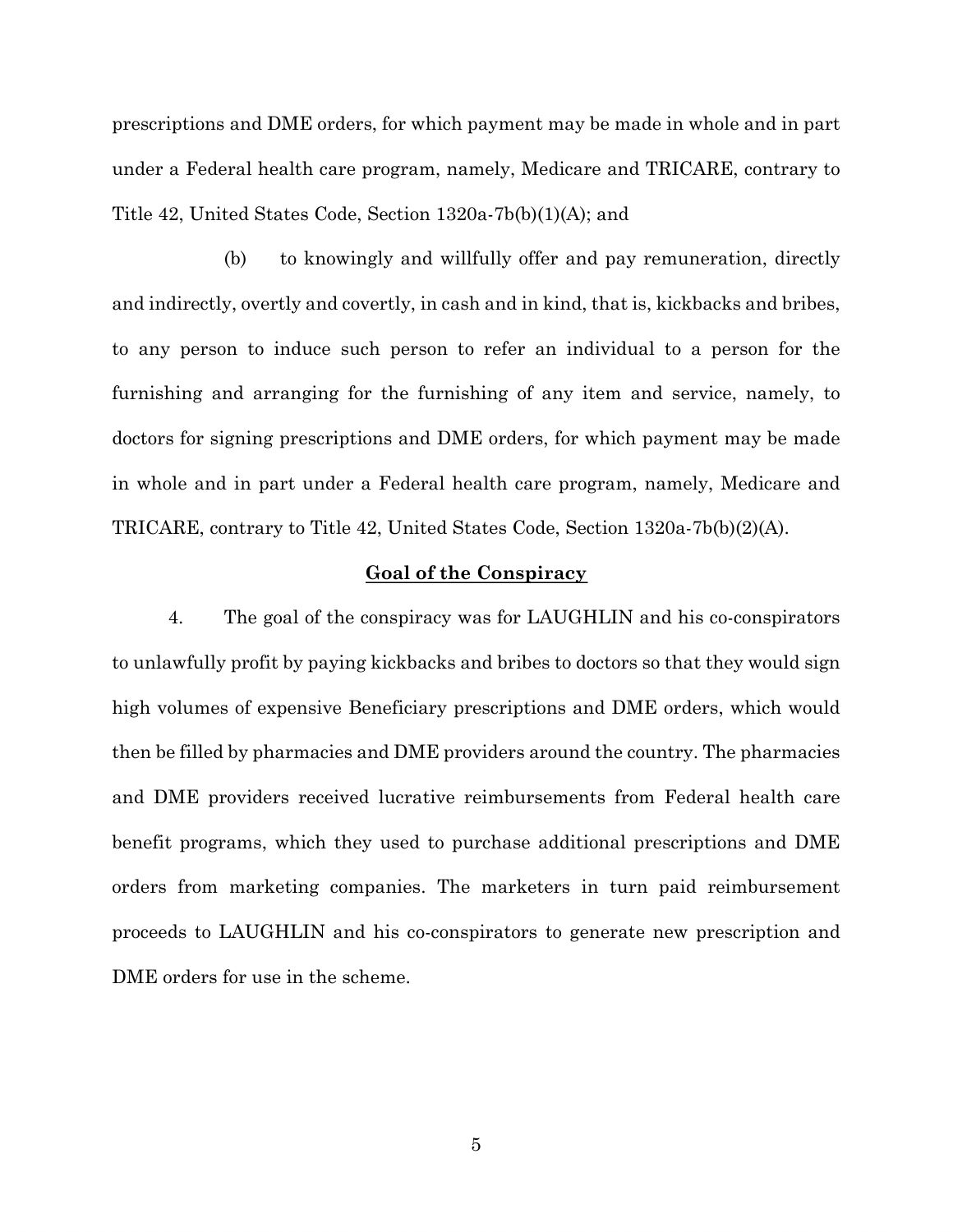### **Manner and Means of the Conspiracy**

5. It was part of the conspiracy that:

a. Belter, acting through HPS, and other marketers identified Beneficiaries to target for expensive medications and DME. The medications typically included pain creams, scar creams, eczema creams, and migraine medication. The DME generally consisted of wrist, shoulder, knee, and ankle braces.

b. After identifying Beneficiaries, the marketers called them to persuade the Beneficiary to agree to try the medications or DME—even when the Beneficiary's need for those items was not clear and was not discussed with the Beneficiary's doctor. HPS and other marketers then transmitted to RediDoc the Beneficiaries' medical information and the recorded phone calls, along with proposed prescriptions or doctor's DME orders (the "Beneficiary Information Package"). The proposed prescriptions and DME orders included pre-marked check-off boxes for particular drugs or DME that would yield large reimbursements. RediDoc and HPS agreed that HPS would pay RediDoc as follows: \$95 for each Beneficiary referred for a prescription; \$100 for each Beneficiary referred for a DME order; and \$115 for each Beneficiary referred for a combination prescription and DME order.

c. LAUGHLIN and Luke, through RediDoc, in turn bribed doctors and other health care providers to approve the pre-filled prescriptions and DME orders that they had received from HPS and other marketers. RediDoc paid the doctors based on how many Beneficiary consultations they did, and RediDoc paid more if the doctor signed both a prescription and DME order. Typically, that amount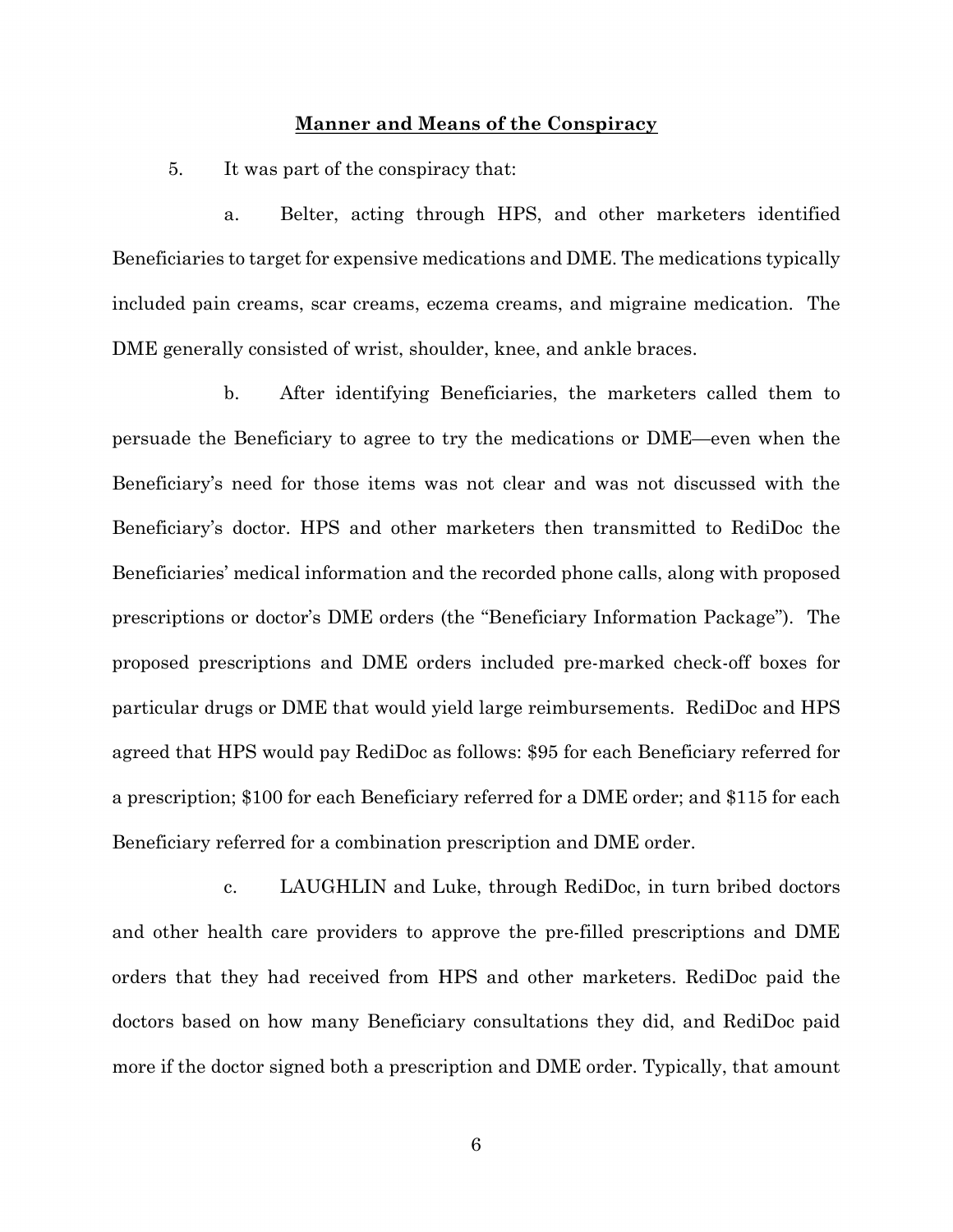ranged from approximately \$20 to \$30 per consultation, depending on whether the doctor prescribed medication, DME, or both. The doctors often approved the prescriptions and DME orders without having had any contact with the Beneficiary and without making a *bona fide* assessment that the medications or DME were medically necessary.

d. LAUGHLIN, Luke, and others at RediDoc knew that doctors often did not contact patients or conduct *bona fide* assessments of their need for the prescriptions or DME. Nevertheless, RediDoc secured thousands of prescriptions for HPS from its doctors, who were located in dozens of states around the country, including New Jersey, and for which RediDoc paid the doctors several million dollars in total.

e. After securing signed prescriptions and DME orders from their doctors, LAUGHLIN and Luke, through RediDoc, steered the prescriptions and orders to Apogee and other pharmacies or DME providers around the country at the marketing companies' direction. The marketing companies directed prescriptions and orders to specific pharmacies and DME providers with whom they had kickback arrangements. Apogee and other pharmacies then sought to fill and dispense the pharmaceutical products and DME, and they submitted claims for reimbursement to Medicare and TRICARE. Once the pharmacies received reimbursement, they sent a portion of the proceeds to HPS and other marketers as payment for the prescriptions that HPS and other marketers had paid RediDoc to generate.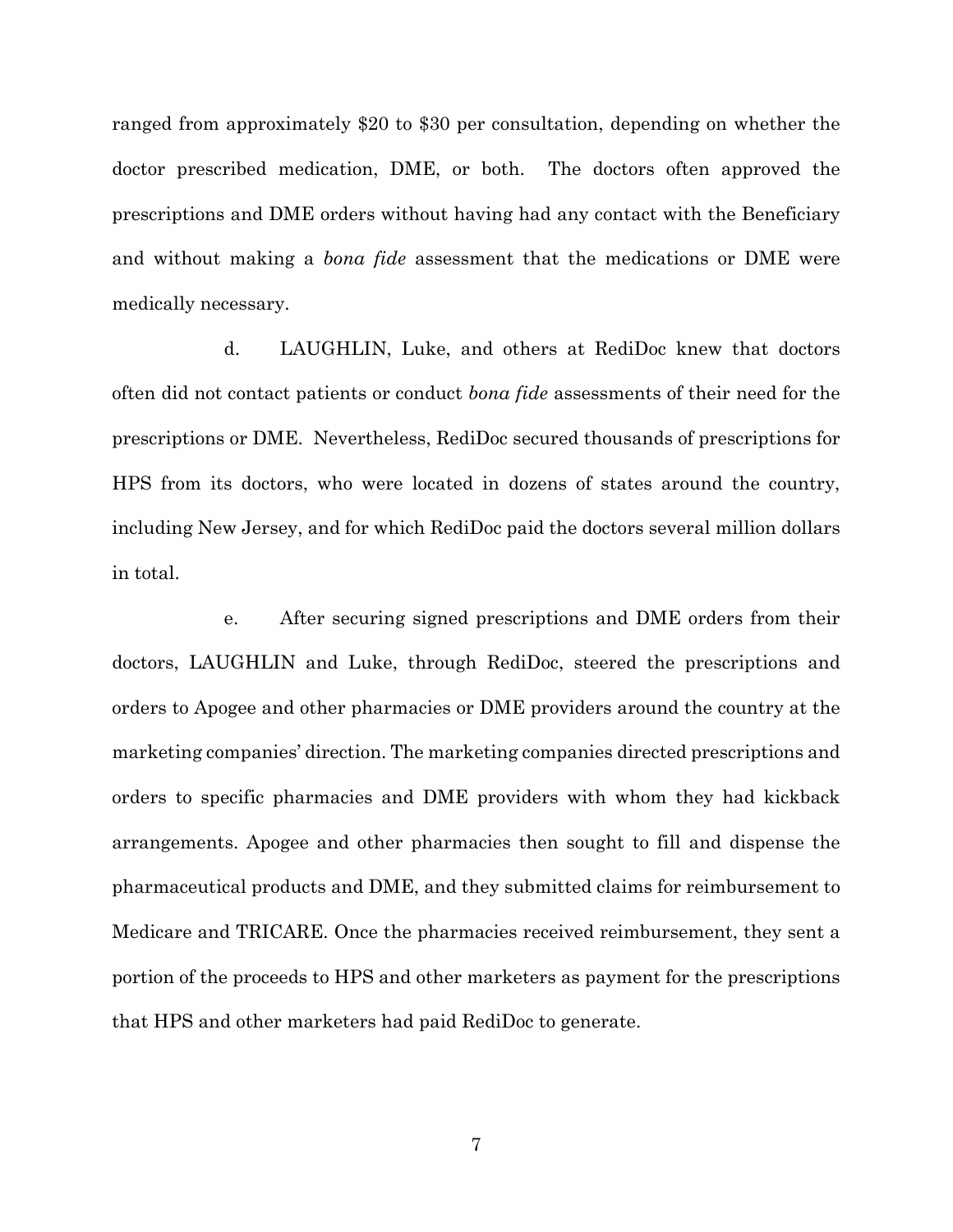f. In total, LAUGHLIN and Luke received approximately \$978,000 in kickback and bribe payments from Belter and HPS for prescriptions and DME that RediDoc facilitated through its paid doctors. LAUGHLIN and Luke received an additional approximately \$31 million from other marketing companies.

## **Overt Acts**

6. In furtherance of the conspiracy and to achieve its illegal objectives, LAUGHLIN and others committed, and caused to be committed, the following overt acts in the District of New Jersey and elsewhere:

a. On or about the dates listed below in June 2018, through RediDoc, LAUGHLIN and Luke received nine interstate wires from HPS totaling approximately \$112,500, which represented bribes and kickbacks to RediDoc:

| Date      | Amount   |
|-----------|----------|
| 6/4/2018  | \$12,500 |
| 6/6/2018  | \$12,500 |
| 6/8/2018  | \$12,500 |
| 6/12/2018 | \$10,000 |
| 6/18/2018 | \$15,000 |
| 6/19/2018 | \$15,000 |
| 6/22/2018 | \$10,000 |
| 6/25/2018 | \$15,000 |
| 6/29/2018 | \$10,000 |

b. On or about the dates listed below in July 2018, through RediDoc, LAUGHLIN and Luke received eight interstate wires from HPS totaling approximately \$87,500, which represented bribes and kickbacks to RediDoc:

| Date     | Amount   |
|----------|----------|
| 7/2/2018 | \$10,000 |
| 7/2/2018 | \$10,000 |
| 7/3/2018 | \$10,000 |
| 7/5/2018 | \$10,000 |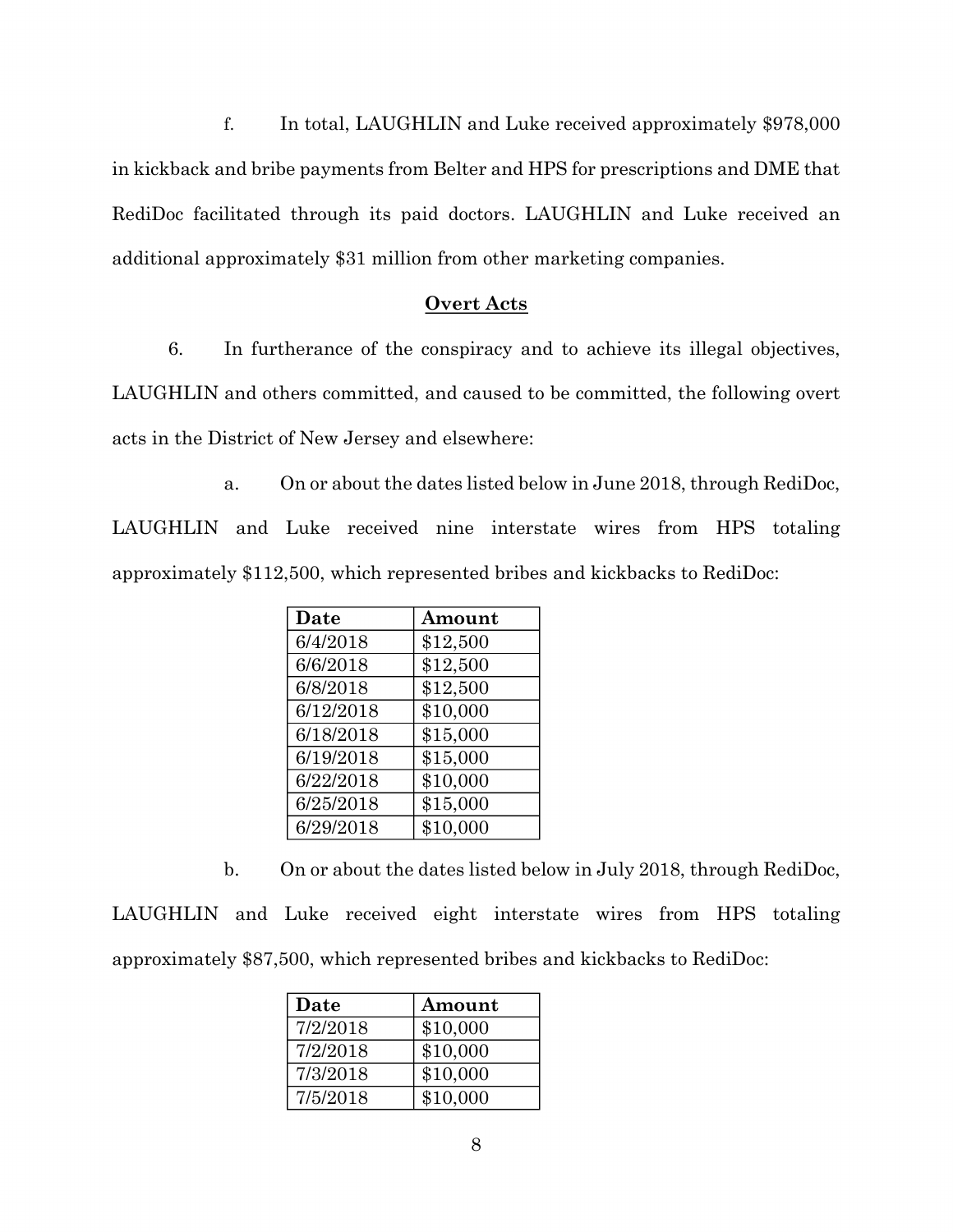| 7/6/2018  | \$15,000 |
|-----------|----------|
| 7/10/2018 | \$10,000 |
| 7/13/2018 | \$20,000 |
| 7/23/2018 | \$2,500  |

c. On or about June 10, 2018, LAUGHLIN caused RediDoc to direct a prescription for hydrocortisone cream, which had been signed by one of RediDoc's doctors, to be sent to Apogee at the request of HPS. LAUGHLIN caused RediDoc to pay the doctor \$20 for the signed prescription. Apogee then submitted a claim to Medicare on or about June 22, 2018 for filling the prescription, and Medicare reimbursed Apogee approximately \$3,207.25 on or about June 27, 2018. Apogee then paid a kickback to HPS for the prescription, for which HPS had previously paid a fee to RediDoc as a kickback for generating the prescriptions.

d. On or about July 9, 2018, LAUGHLIN caused RediDoc to direct a prescription for doxepin hydrochloride (an anti-itch cream), which had been signed by one of RediDoc's doctors, to be sent to Apogee at the request of HPS. LAUGHLIN caused RediDoc to pay the doctor \$20 for the signed prescription. Apogee then submitted a claim to Medicare on or about July 18, 2018 for filling the prescription, and Medicare reimbursed Apogee approximately \$2,167.96 on or about July 25, 2018. Apogee had purchased the prescriptions from HPS, which had in turn paid a kickback to RediDoc to generate the prescriptions.

e. In or about June and July 2018, LAUGHLIN and Luke caused RediDoc to pay a doctor, who resided in New Jersey, kickbacks and bribes totaling approximately \$20,070 in exchange for the doctor having approved approximately 1,000 prescriptions from May through July 2018.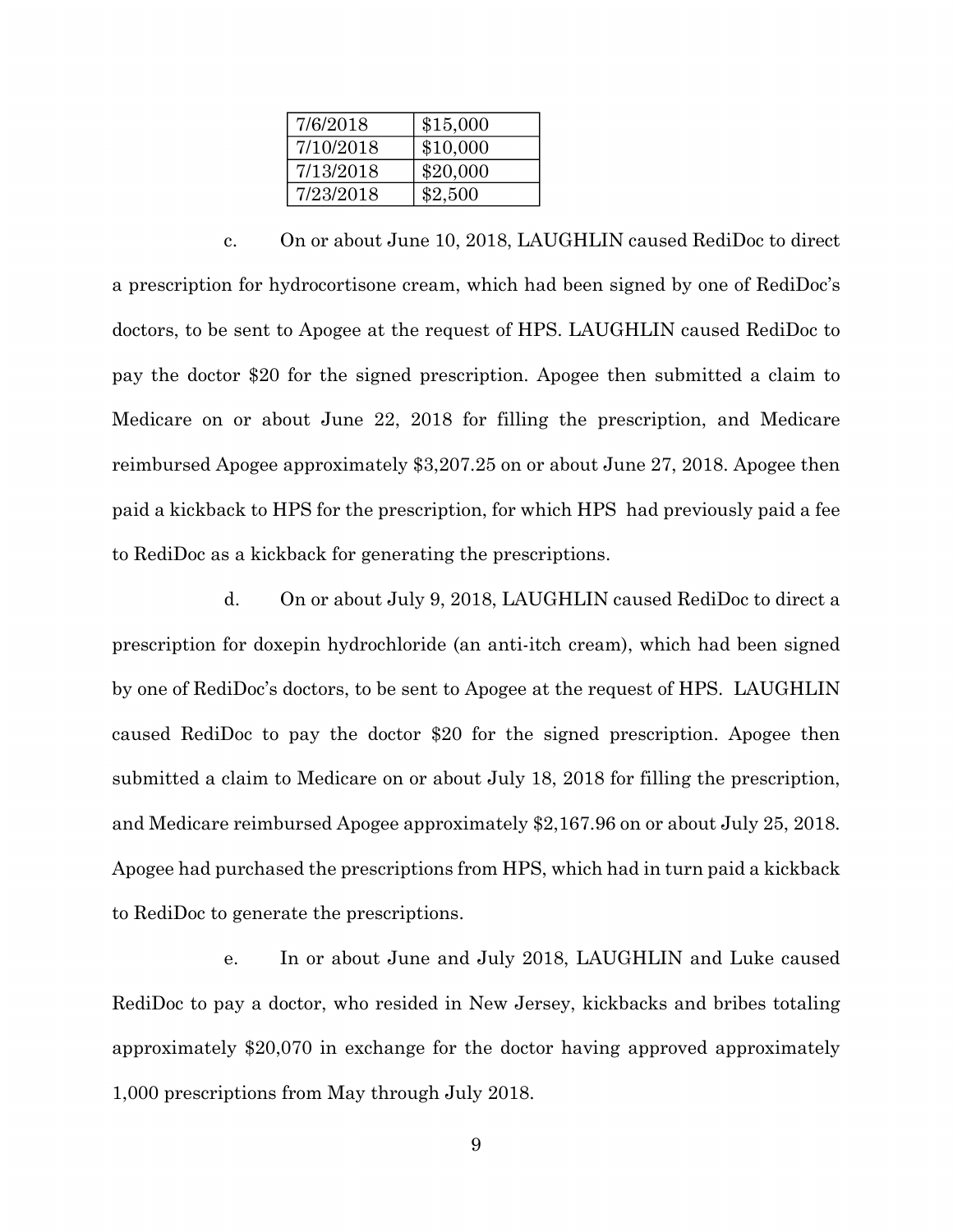In violation of Title 18, United States Code, Section 371.

## **COUNT 2 (Conspiracy to Commit Health Care Fraud)**

1. The allegations contained in paragraphs 1-2 and 4-6 of Count 1 are realleged here.

2. From in or about September 2017 through in or about December 2019, in the District of New Jersey and elsewhere, defendant

## **DAVID C. LAUGHLIN, JR.**

knowingly and intentionally conspired and agreed with others to knowingly and willfully execute a scheme and artifice to defraud health care benefit programs, including Medicare and TRICARE, which were health care benefit programs as defined under 18 U.S.C. § 24(b), and to obtain, by means of false and fraudulent pretenses, representations, and promises, money and property owned by, and under the custody and control of, a health care benefit program in connection with the delivery of and payment for health care benefits, items, and services, contrary to Title 18, United States Code, Section 1347.

## **Goal of the Conspiracy**

3. The goal of the conspiracy was for LAUGHLIN and his co-conspirators to profit by defrauding health care benefit programs by causing them to pay for high volumes of expensive prescriptions and DME orders regardless of medical necessity and were procured via bribes and kickbacks.

## **Manner and Means of the Conspiracy**

4. It was part of the conspiracy that: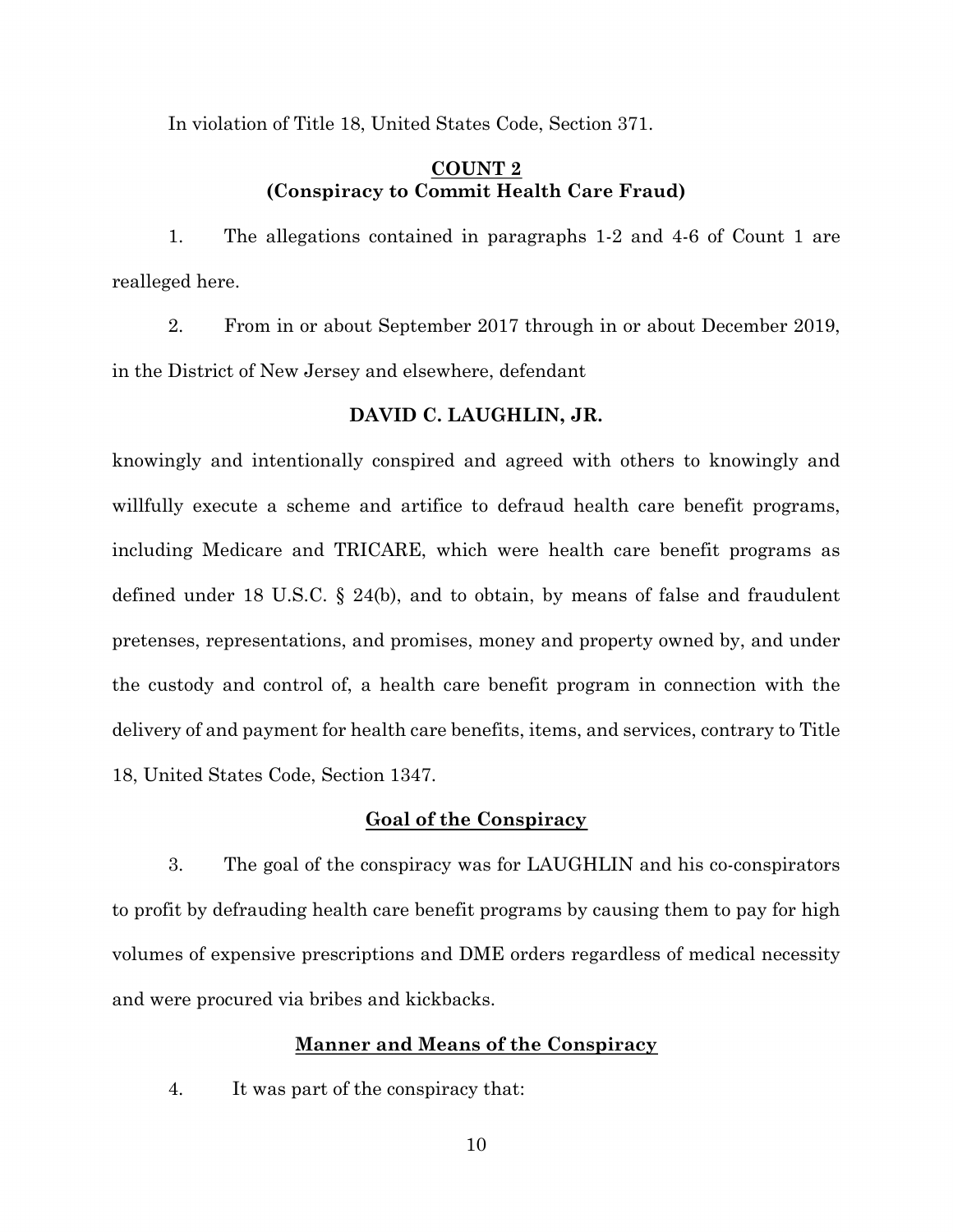a. LAUGHLIN, Luke, Belter, and others agreed to generate prescriptions and DME orders regardless of medical necessity to be approved by doctors being paid kickbacks by RediDoc. At Belter's direction, for example, HPS purchased lists of Beneficiaries and then cold-called them to pressure them to agree to accept prescription drugs or DME. The marketers, and the pharmacies with whom they had relationships, chose particular prescriptions and DME orders largely based on the reimbursement amounts that Medicare and TRICARE would pay, and not the medical needs of the Beneficiaries.

b. After receiving the Beneficiary Information Package from HPS and other marketers, LAUGHLIN and Luke then presented prescriptions and DME orders to doctors whom they were bribing. LAUGHLIN and Luke required the doctors to act on the pre-marked prescription and DME orders request packages within 48 hours. At various times, LUKE and Laughlin told the doctors to rely solely on the materials provided by the marketers and that they did not have to contact the Beneficiaries. In practice, the doctors often approved the prescriptions and orders without having any contact with the Beneficiary and without making a *bona fide* assessment that the medications or DME were medically necessary.

c. LAUGHLIN, Luke, and others at RediDoc knew that the doctors often did not contact patients or conduct *bona fide* assessments of their need for the prescriptions or DME. If a doctor did not sign the requested prescription or order, RediDoc often sent the prescription or order, along with the Beneficiary Information Package, to another doctor for sign off without notifying the Beneficiary.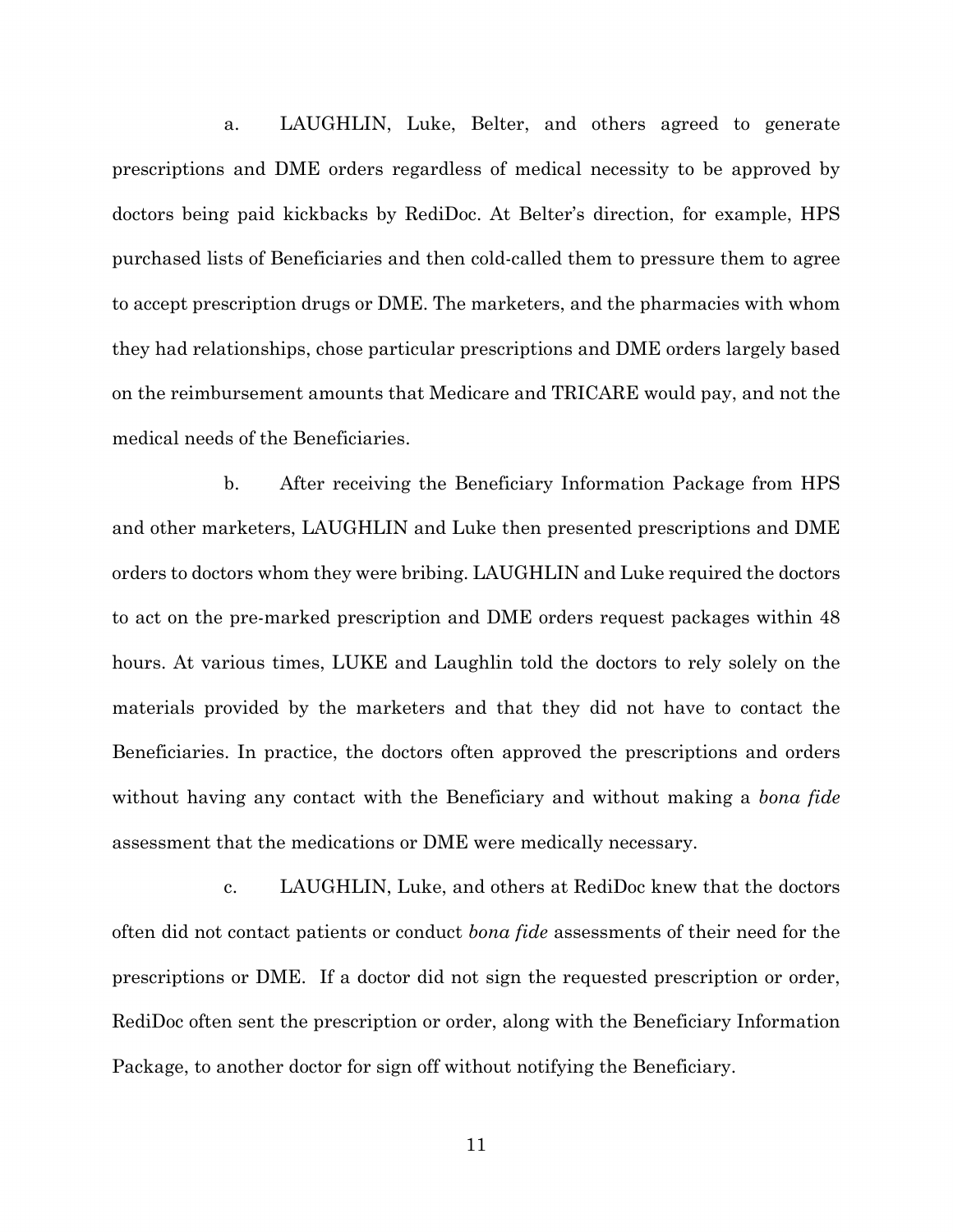d. Once RediDoc's doctors had signed the prescriptions and orders regardless of medical necessity, RediDoc then transmitted them to pharmacies, including Apogee, and to DME providers around the country for fulfillment and billing.

e. Once the pharmacies filled the prescriptions and orders and were reimbursed by health care benefit programs, the pharmacies, including Apogee, sent a portion of the reimbursement amount to marketing companies, including Belter and HPS, who further shared those funds with LAUGHLIN, Luke, and RediDoc to purchase additional prescriptions and DME orders.

In violation of Title 18, United States Code, Section 1349.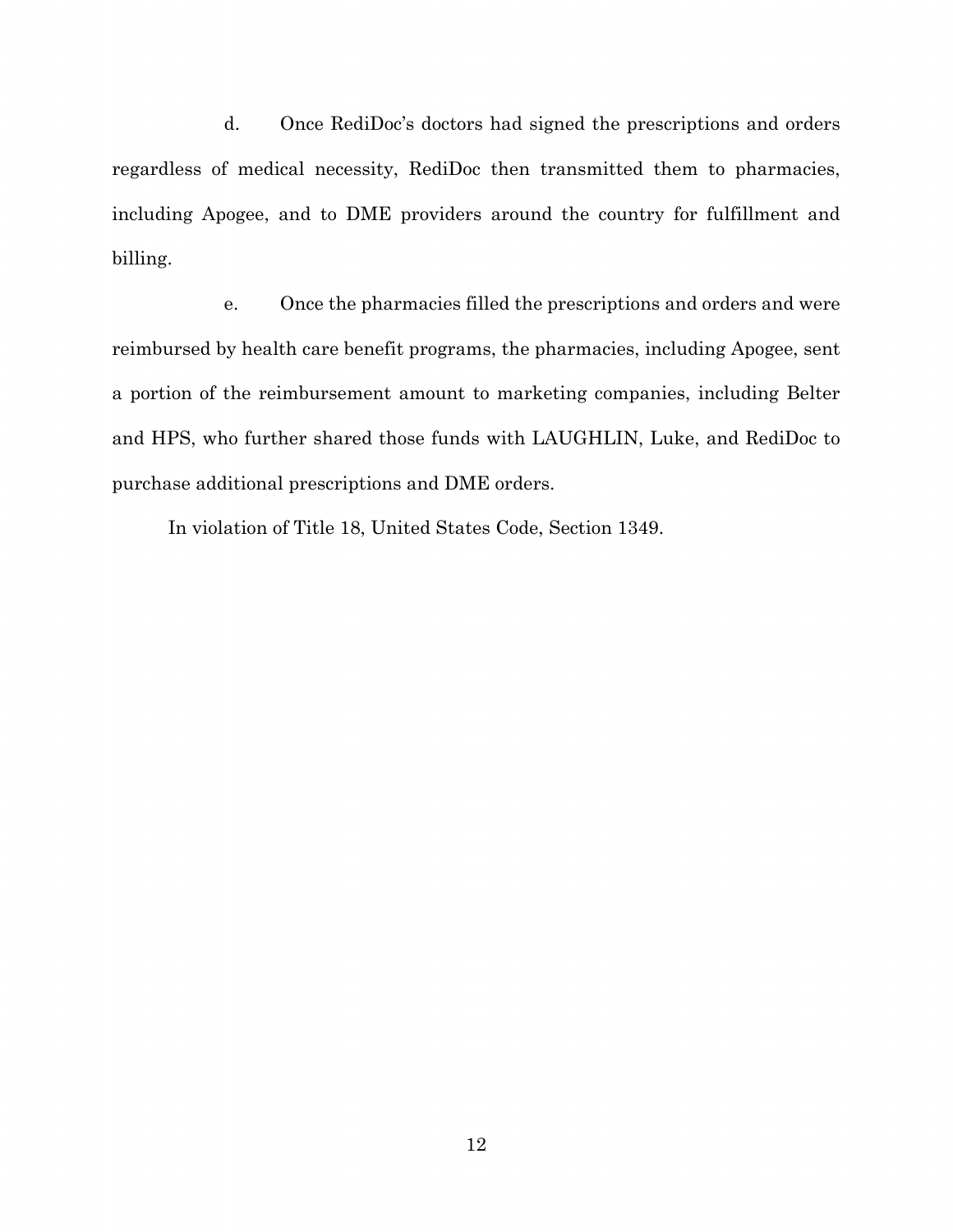## **FORFEITURE ALLEGATION**

1. The allegations in Counts 1 and 2 of the Information are realleged here for the purpose of alleging forfeiture.

2. Upon conviction one or both of the Federal health care offenses (as defined in 18 U.S.C. § 24) alleged in Counts 1 and 2 of this Information, LAUGHLIN shall forfeit to the United States, pursuant to 18 U.S.C. § 982(a)(7), all property, real and personal, that constitutes or is derived, directly and indirectly, from gross proceeds traceable to the commission of the respective offenses.

### **SUBSTITUTE ASSETS PROVISION**

3. If any of the above-described forfeitable property, as a result of any act or omission by LAUGHLIN:

- a) cannot be located upon the exercise of due diligence;
- b) has been transferred or sold to, or deposited with, a third party;
- c) has been placed beyond the jurisdiction of the court;
- d) has been substantially diminished in value; or
- e) has been commingled with other property which cannot be divided without difficulty,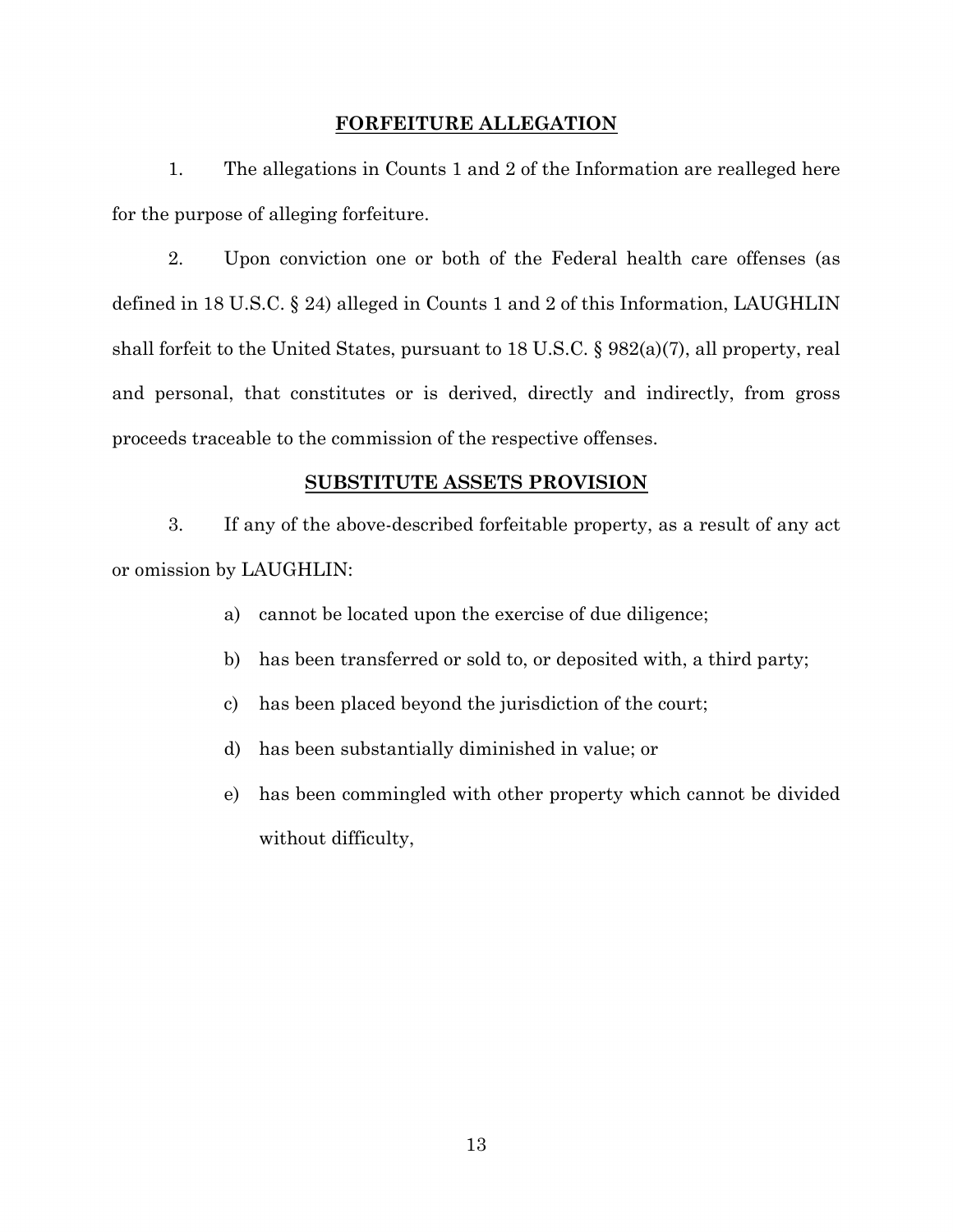it is the intent of the United States, pursuant to 21 U.S.C. § 853(p), as incorporated by 18 U.S.C. § 982(b), to seek forfeiture of any other property of the defendant up to the value of the forfeitable property described above.

Viky Khama

VIKAS KHANNA Attorney for the United States Acting Under Authority Conferred by 28 U.S.C. § 515